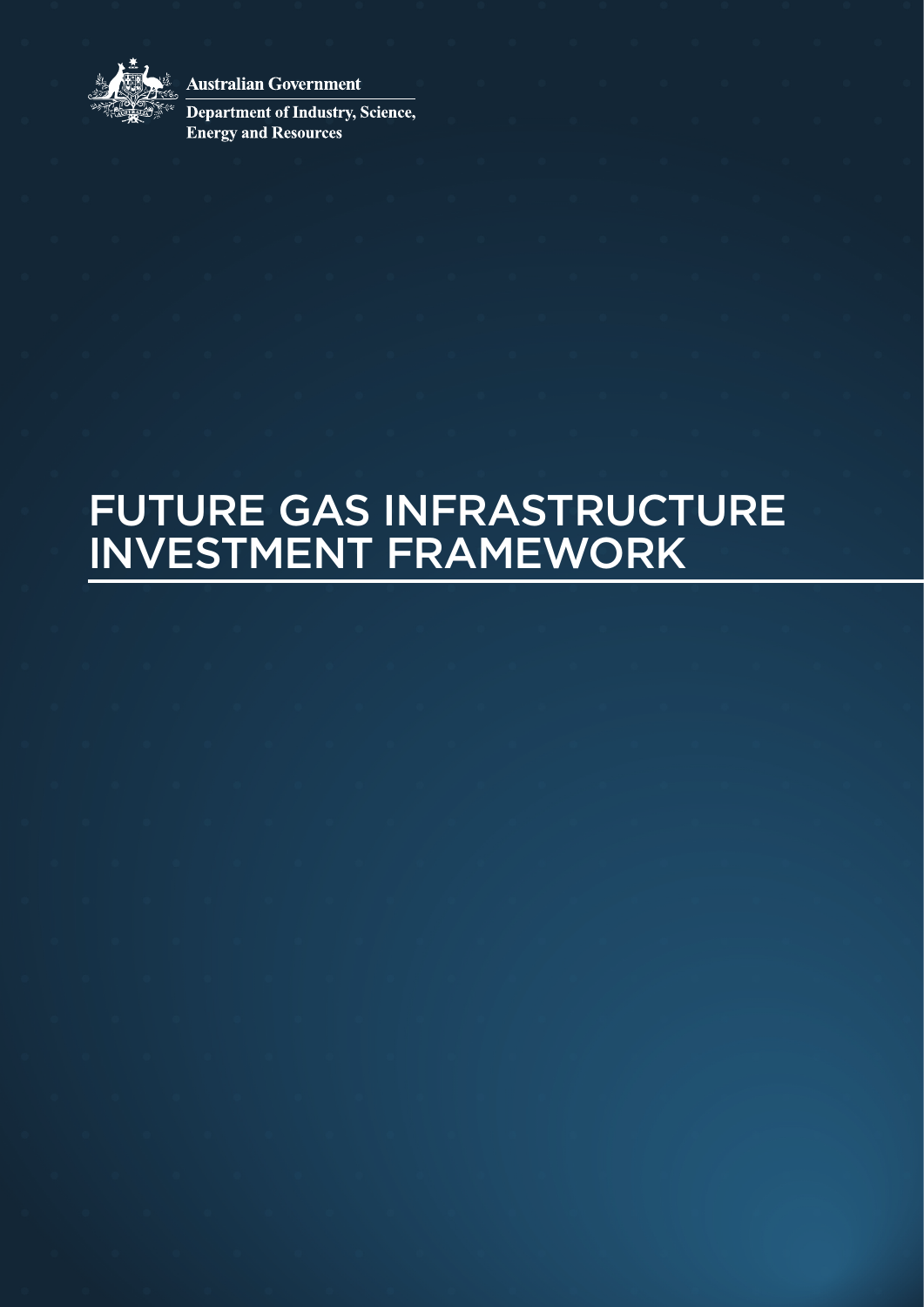## Copyright

#### © Commonwealth of Australia 2021

#### Ownership of intellectual property rights

Unless otherwise noted, copyright (and any other intellectual property rights, if any) in this publication is owned by the Commonwealth of Australia.



Creative Commons licence

Attribution CC BY

All material in this publication is licensed under a Creative Commons Attribution 4.0 International Licence, save for content supplied by third parties, logos, any material protected by trademark or otherwise noted in this publication, and the Commonwealth Coat of Arms.

Creative Commons Attribution 4.0 International Licence is a standard form licence agreement that allows you to copy, distribute, transmit and adapt this publication provided you attribute the work. A summary of the licence terms is available from <https://creativecommons.org/licenses/by/4.0/>

The full licence terms are available from <https://creativecommons.org/licenses/by/4.0/legalcode>

Content contained herein should be attributed as Future Gas Infrastructure Investment Framework, Australian Government Department of Industry, Science, Energy and Resources.

## Disclaimer

The Australian Government as represented by the Department of Industry, Science, Energy and Resources has exercised due care and skill in the preparation and compilation of the information and data in this publication. Notwithstanding, the Commonwealth of Australia, its officers, employees, or agents disclaim any liability, including liability for negligence, loss howsoever caused, damage, injury, expense or cost incurred by any person as a result of accessing, using or relying upon any of the information or data in this publication to the maximum extent permitted by law. No representation expressed or implied is made as to the currency, accuracy, reliability or completeness of the information contained in this publication. The reader should rely on their own inquiries to independently confirm the information and comment on which they intend to act. This publication does not indicate commitment by the Australian Government to a particular course of action.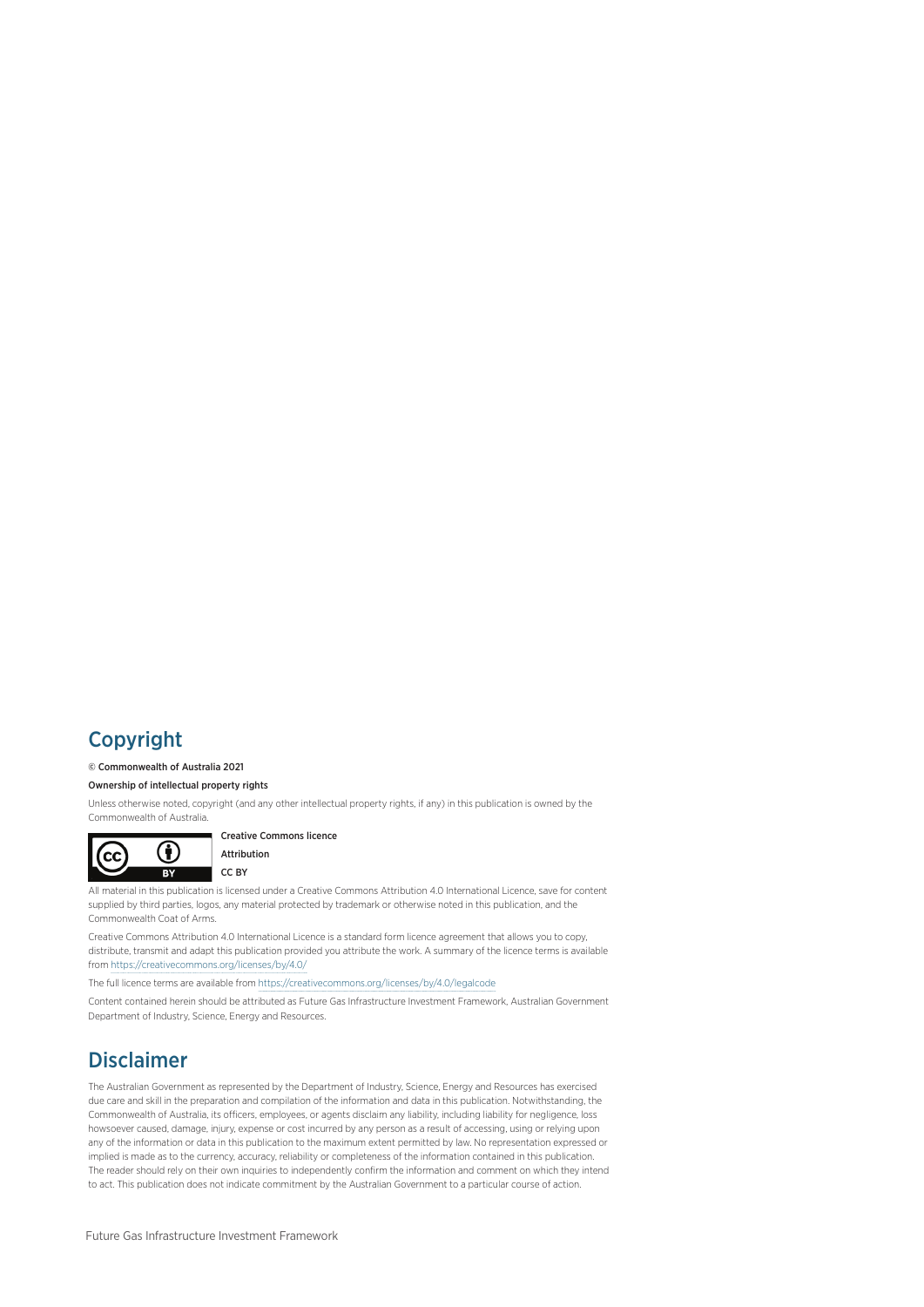## Future Gas Infrastructure Investment Framework

This document outlines the key elements and intended operation of the Future Gas Infrastructure Investment Framework ('the Investment Framework'), with particular reference to:

- The principles underpinning potential Commonwealth support
- Activities targeted for project support
- Mechanisms for support
- Governance, administration and due diligence
- Reporting and reviewing the Investment Framework

### About the Investment Framework

The Australian Government's gas-fired recovery is being implemented through a range of actions to unlock new gas supply, deliver an efficient pipeline and transportation network, and empower gas customers. As part of this agenda, the Government committed in May 2021 to developing the Future Gas Infrastructure Investment Framework (the Investment Framework) to guide consideration of potential Commonwealth support for critical gas infrastructure projects identified in the National Gas Infrastructure Plan (NGIP).

The purpose of the NGIP is to identify and signal to the market the priority infrastructure projects that are needed to ensure adequate gas supply can be delivered at the lowest cost to meet the needs of Australian businesses and households and keep prices internationally competitive.

The 2021 NGIP has found that gas supplies are likely to fall short of domestic and export demand by the end of the decade if timely investments by industry to develop new gas supplies and associated infrastructure are not taken. The Australian Energy Market Operator's 2021 Gas Statement of Opportunities (GSOO) also indicates that new supply options will be required before the end of the decade to ensure demand can be met.

The 2021 NGIP outlines a sequenced blueprint for ensuring demand for Australian gas can be met through strategic expansions to existing pipeline and storage capacity and the construction of new pipeline routes and storage infrastructure. This includes the identification of pipeline options for new gas basins and the development of new north-south transport capacity, which is also supported by the findings of the Australian Competition and Consumer Commission's Gas Inquiry.

While the Government's preference is for industry to lead investment in these critical infrastructure projects, the Government is prepared to take action to alleviate the risk of gas supply shortfalls and the adverse impacts a shortfall would have on jobs and Australia's economic competitiveness.

The Investment Framework recognises that there may be circumstances where private investment in priority projects is not available in time or there are other forms of market failure and barriers that compromise the ability for critical projects to proceed, thereby risking Australia's energy security or other important benefits for the domestic gas market.

The Investment Framework provides certainty by laying out the circumstances where the Government may, through targeted co-investment with industry, assist in accelerating critical mid-stream infrastructure projects to final investment decision (FID). This will help to ensure new supply can be delivered more efficiently to place downward pressure on gas prices and alleviate forecast gas supply shortfalls.

The intent of the Investment Framework is for it to be an enduring document, while specific measures (such as expressions of interest or other programs) can be implemented under the auspices of the Framework. These measures or programs would be tailored to target specific market issues or other identified priorities.

Having a flexible but principled Investment Framework allows the more specific details of potential investments, such as quantum and means of support, timing, and program eligibility criteria (where applicable), to be determined on a case by case basis. This approach allows for Government support to be better targeted towards the causes of project delays and ensures a more appropriate level of intervention.

The types of critical infrastructure projects within the scope of the Investment Framework includes pipelines, storage, compression technology and investments to drive support for clean energy in gas networks. Use of hydrogen and other low emissions gases have the potential to reduce emissions from the energy sector and encourage the growth of a clean hydrogen industry in Australia. To help realise this growth, the Investment Framework provides for consideration of support for hydrogen and/or carbon capture opportunities associated with mid-stream gas infrastructure projects and storage in gas networks.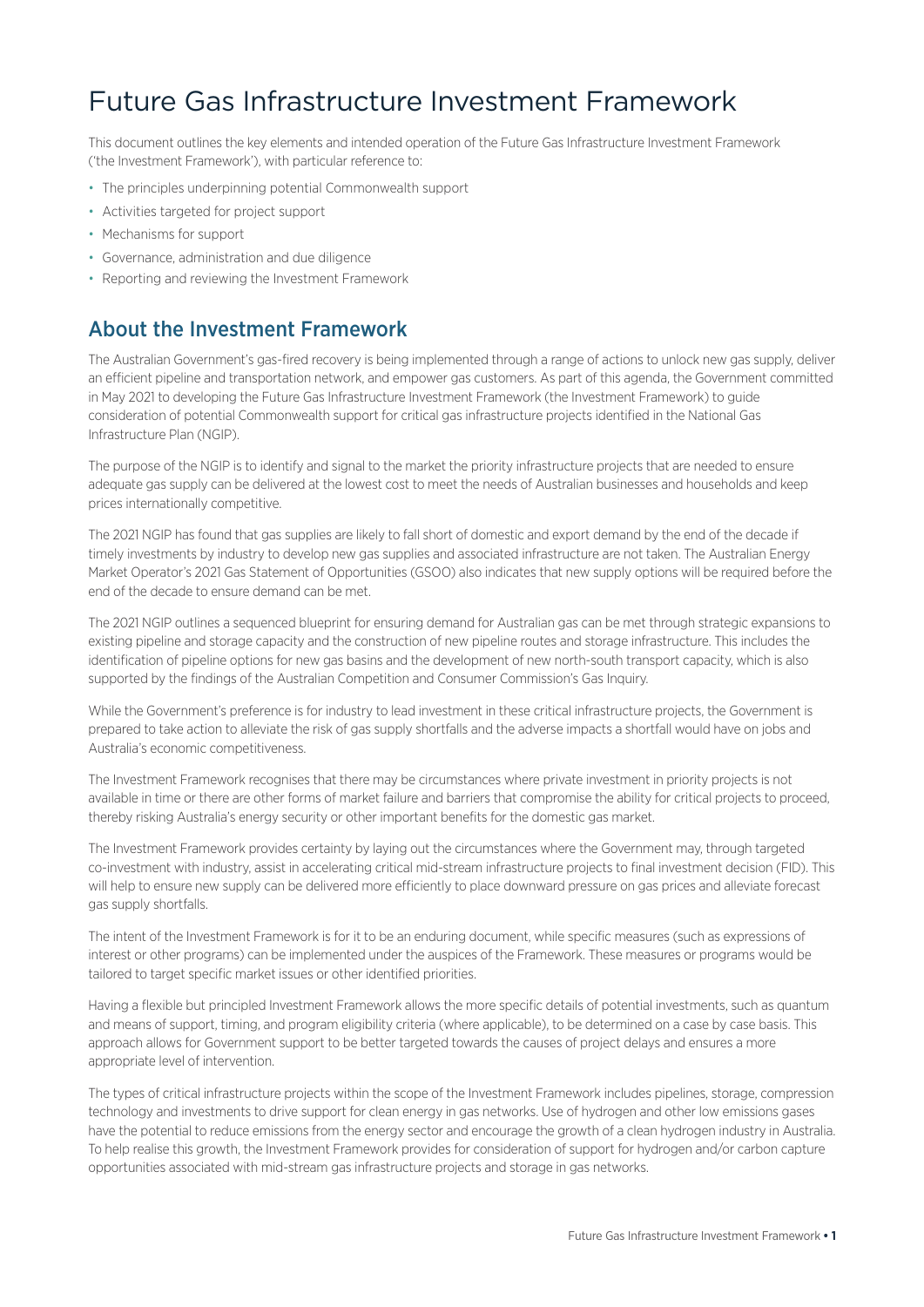The focus on pre-FID support for mid-stream infrastructure aims to minimise market intervention and ensure provision of support in a timely manner, while complementing other avenues of support offered by governments. This may include for example, financial and other support being provided through the Government's Strategic Basin Plans initiative for upstream activities, the Northern Australia Investment Fund (NAIF), or support through state and territory governments.

## Principles for project support

Consideration of potential Government support for gas infrastructure projects under the Investment Framework will be guided by the following set of principles. The following principles provide transparency on the potential drivers for Commonwealth investment, while ensuring flexibility and the ability to respond over the longer-term to the ongoing changes and uncertainties faced in the Australian energy market.

Principles to guide potential Government support:

- 1. The project must be for mid-stream gas infrastructure capable of providing a gas service to support the supply of gas to domestic consumers on a network. This includes:
	- Gas transport infrastructure
	- Gas storage
	- Compression infrastructure
	- Import and regasification facilities
	- Infrastructure to support the use of hydrogen and renewable gases, such as biogas, in gas networks
	- Infrastructure in the gas network linked to carbon capture storage and use related to gas transport.

#### 2. The project meets a demonstrated need in the market through either:

- being identified as a priority project or action in a NGIP or
- otherwise demonstrates that it meets a specific market need or policy objective of the Government.
- 3. The project should be private-sector led, must be supported by meaningful private co-investment and demonstrate why Commonwealth support is required.
	- Support will only be provided where specific market failures or other barriers exist, or where suitable commercial finance is unavailable in the necessary amount, rate or timeframe.
	- Project proponents will need to demonstrate that all reasonable efforts have been made to pursue other non-government options available for support.

#### 4. Commonwealth support will be targeted at activities that will assist the project towards reaching a FID.

- Support for post-FID activities will not be considered by Government.
- 5. The project has strong technical and commercial viability.
	- This may include, for example, demonstrating the project has good potential to reach FID if supported, appropriate interest from other financial backers and that project proponents are deemed to be fit and proper and possess requisite capability.

#### 6. The project enhances competitive forces in the market.

– Enhancing or creating competition could be demonstrated in a range of ways, such as, but not limited to, encouraging open access or common user arrangements, other competitive features, and increasing market diversity.

## Activities targeted for project support

There are two key target areas for potential Commonwealth support:

- Support for pre-feasibility and feasibility studies
- Development activities to support the project to progress towards FID once feasibility activities are completed and initial project viability is understood.

Indicative activities eligible for support may include:

- Pre-feasibility and feasibility studies
- Surveys and studies such as geotechnical, route assessment, engineering and environmental
- Commercial and financial viability assessments
- Front-end engineering work and/or constructability studies
- Regulatory constraints analysis
- Short-term support to secure long lead capital items
- Consideration of requirements to make gas infrastructure hydrogen-ready or related to carbon capture and storage.
- **2 •** Future Gas Infrastructure Investment Framework